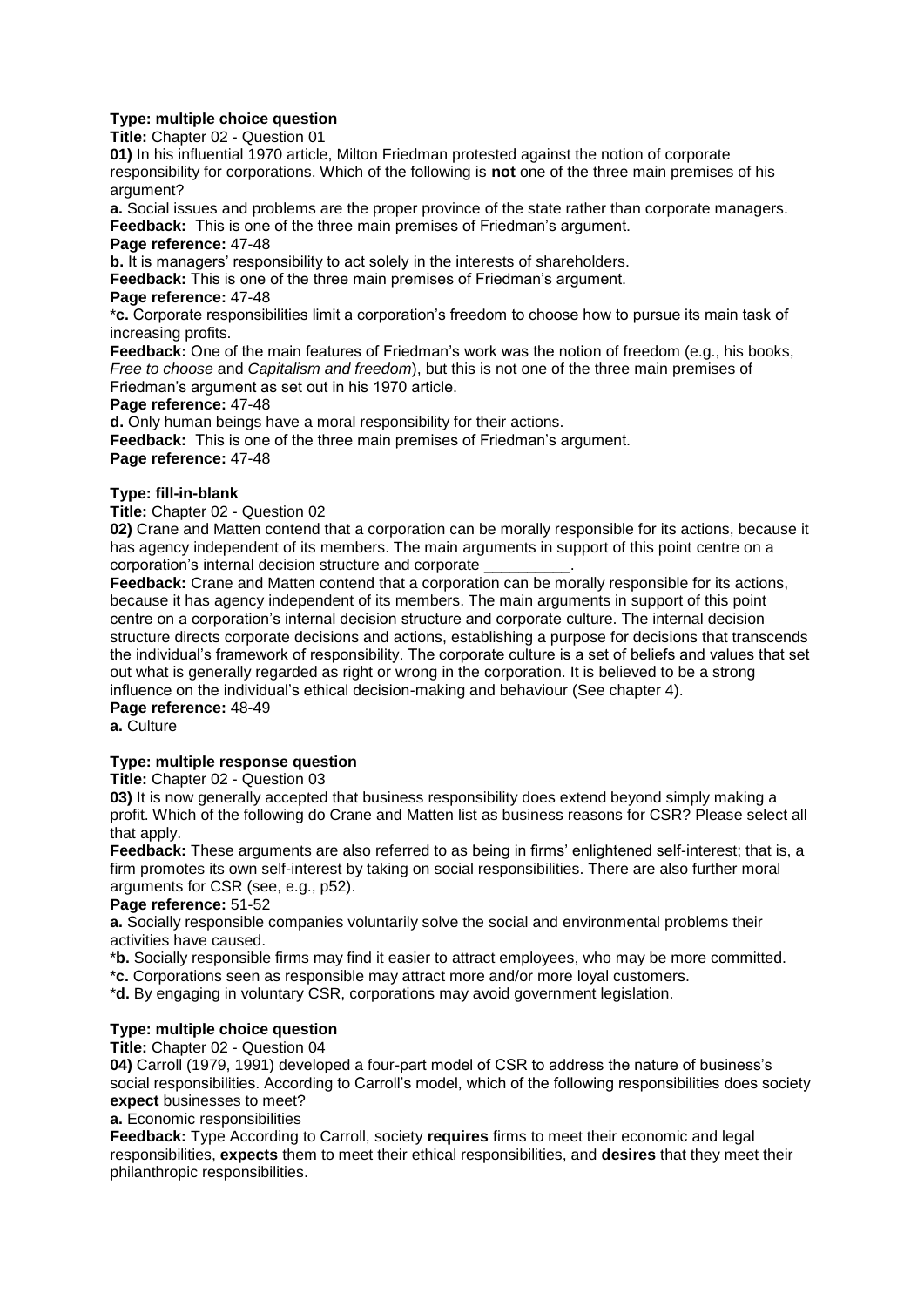#### **Page reference:** 53-55

**b.** Philanthropic responsibilities

**Feedback:** Type According to Carroll, society **requires** firms to meet their economic and legal responsibilities, **expects** them to meet their ethical responsibilities, and **desires** that they meet their philanthropic responsibilities.

**Page reference:** 53-55

**c.** Legal responsibilities

**Feedback:** Type According to Carroll, society **requires** firms to meet their economic and legal responsibilities, **expects** them to meet their ethical responsibilities, and **desires** that they meet their philanthropic responsibilities.

# **Page reference:** 53-55

\***d.** Ethical responsibilities

**Feedback:** Type According to Carroll, society **requires** firms to meet their economic and legal responsibilities, **expects** them to meet their ethical responsibilities, and **desires** that they meet their philanthropic responsibilities.

**Page reference:** 53-55

## **Type: matching question**

**Title:** Chapter 02 - Question 05

**05)** Frederick (1994) defines corporate social responsiveness as referring to 'the capacity of a corporation to respond to social pressures'. Carroll has delineated four strategies of social responsiveness. Match the strategy name with its description.

**Feedback:** Carroll's widely cited four strategies of social responsiveness are reaction, defence, accommodation, pro-action. Many corporations appear to have a shifting strategy of social competitiveness.

# **Page reference:** 57

**a.** Reaction = The corporation denies any responsibility for social issues.

**b.** Defence = The corporation admits responsibility, but fights it, doing the very least that seems to be required.

**c.** Accommodation = The corporation accepts responsibility and does what is demanded of it by relevant groups.

**d.** Pro-action = The corporation seeks to go beyond industry norms and anticipates future expectations by doing more than is expected.

## **Type: multiple choice question**

**Title:** Chapter 02 - Question 06

**06)** Crane and Matten's definition of a stakeholder makes it clear that it is impossible to identify a definitive group of relevant stakeholders for any given corporation in any given situation. Nevertheless, a typical representation is possible, and three different models are presented. Which of the following stakeholders are included in the stakeholder view of the firm **and** in the network model of stakeholder theory, but **not** in the traditional model of managerial capitalism?

### **a.** Shareholders

**Feedback:** Shareholders are one of the four groups included in the traditional managerial capitalism model.

**Page reference:** 62-63

\***b.** Government

**Feedback:** Government is one of the groups included in the stakeholder view of the firm and in the network model of stakeholder theory, but not in the traditional model of managerial capitalism. **Page reference:** 62-63

**c.** Employees

**Feedback:** Shareholders are one of the four groups included in the traditional managerial capitalism model.

**Page reference:** 62-63

**d.** Supplier's stakeholder

**Feedback:** Suppliers' stakeholders are included in the network model, but they are not included in the stakeholder model (nor in the traditional managerial capitalism model). **Page reference:** 62-63

## **Type: true-false**

**Title:** Chapter 02 - Question 07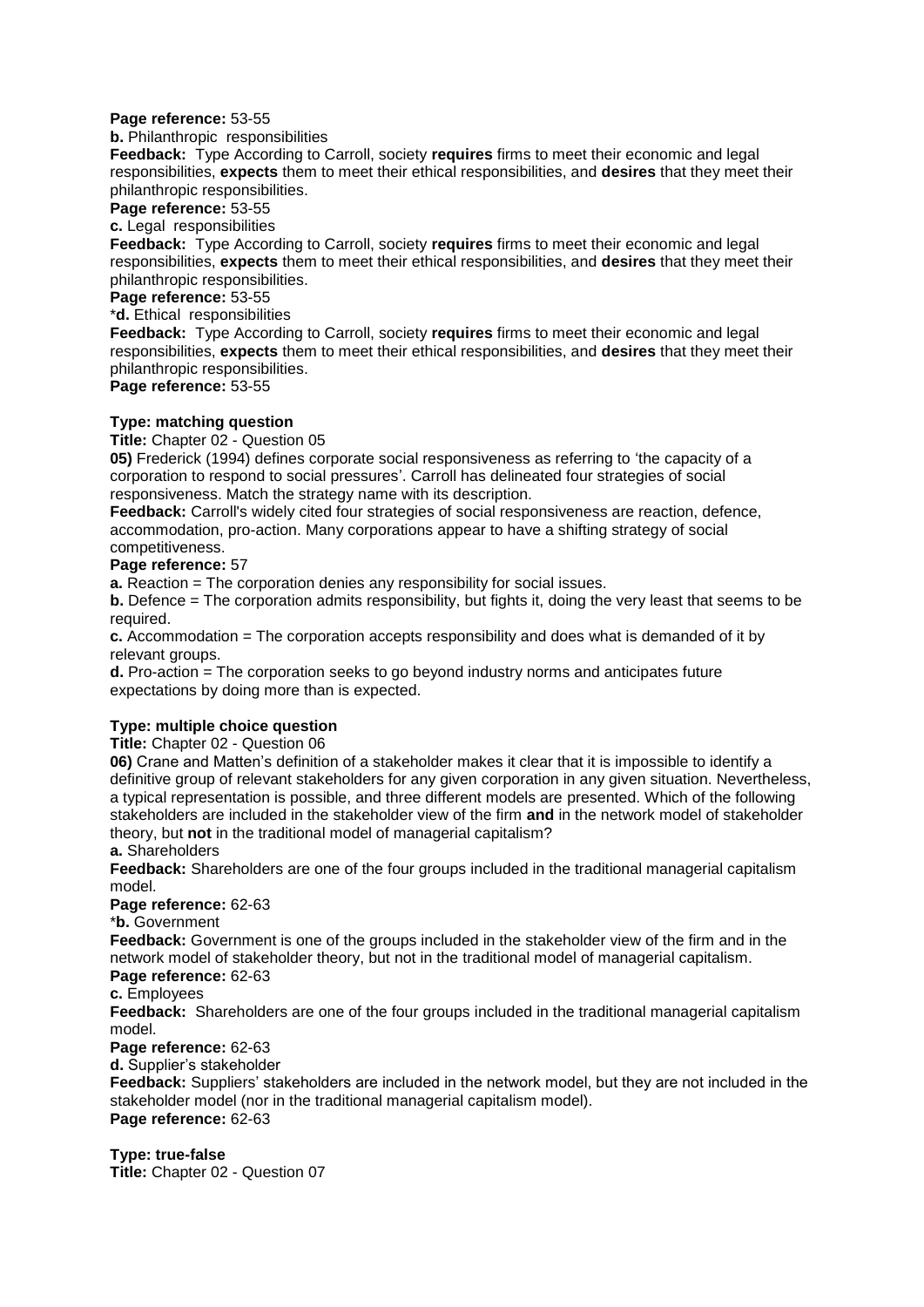**07)** Instrumental stakeholder theory is a theory that attempts to explain how firms take into account stakeholder interests.

**a.** True

**Feedback:** Donaldson & Preston (1995) distinguish between three forms of stakeholder theory: normative, descriptive and instrumental. Instrumental stakeholder theory attempts to answer the question of whether it is beneficial for the corporation to take into account stakeholder interests. It is Descriptive stakeholder theory that attempts to explain how firms take into account stakeholder interests.

**Page reference:** 66-67

\***b.** False

**Feedback:** Donaldson & Preston (1995) distinguish between three forms of stakeholder theory: normative, descriptive and instrumental. Instrumental stakeholder theory attempts to answer the question of whether it is beneficial for the corporation to take into account stakeholder interests. **Page reference:** 66-67

## **Type: multiple response question**

**Title:** Chapter 02 - Question 08

**08)** Since the late 1980s, we have witnessed a growing tendency towards the 'privatization' of many political functions and processes formerly assigned to governments. Which of the following are examples of how people's lives are increasingly controlled and shaped by corporations as well as governments? Please select all that apply.

**Feedback:** All of the options given here are examples of increasing corporate influence over people's lives. The central problem behind the trends is the issue of democratic accountability in an environment in which decisions affecting people's lives are increasingly taken by firms that are not subject to democratic control.

#### **Page reference:** 69-70

**\*a.** Globalization facilitates relocation and potentially makes companies able to engage governments in a 'race to the bottom'.

\***b.** Decisions over employment, lay-offs and relocation are taken by firms, and governments cannot directly control employment levels (though they are made responsible for unemployment).

\***c.** The privatization of major public services and publicly owned companies has led to private actors dominating major industries such as media, telecommunications and transport.

\***d.** Market and industrial liberalization and deregulation has increased the power of private actors: the more strongly the market dominates economic life, the weaker governmental intervention and influence is.

## **Type: fill-in-blank**

**Title:** Chapter 02 - Question 09

**09)** In order to enhance corporate accountability, corporate social activity, and performance should be made more visible to those with a stake in the corporation. The term usually applied to this is

Feedback: In order to enhance corporate accountability, corporate social activity, and performance should be made more visible to those with a stake in the corporation. The term usually applied to this is transparency. Crane and Matten (p71) therefore define transparency as, 'the degree to which corporate decisions, policies, activities, and impacts are acknowledged and made visible to relevant stakeholders.'

**Page reference:** 70-71

**a.** transparency

\_\_\_\_\_\_\_\_.

# **Type: multiple choice question**

**Title:** Chapter 02 - Question 10

**10)** Given the emerging role for corporations in the administration of civil, social and political rights, Crane and Matten argue that the extended view of corporate citizenship suggests the following definition:

**a.** Corporate citizenship describes the corporate role in public policy creation.

**Feedback:** Crane and Matten's definition is that, 'Corporate citizenship describes the corporate function for governing citizenship rights for individuals.'

**Page reference:** 77-78

**b.** Corporate citizenship describes the position of the corporation with respect to the government.